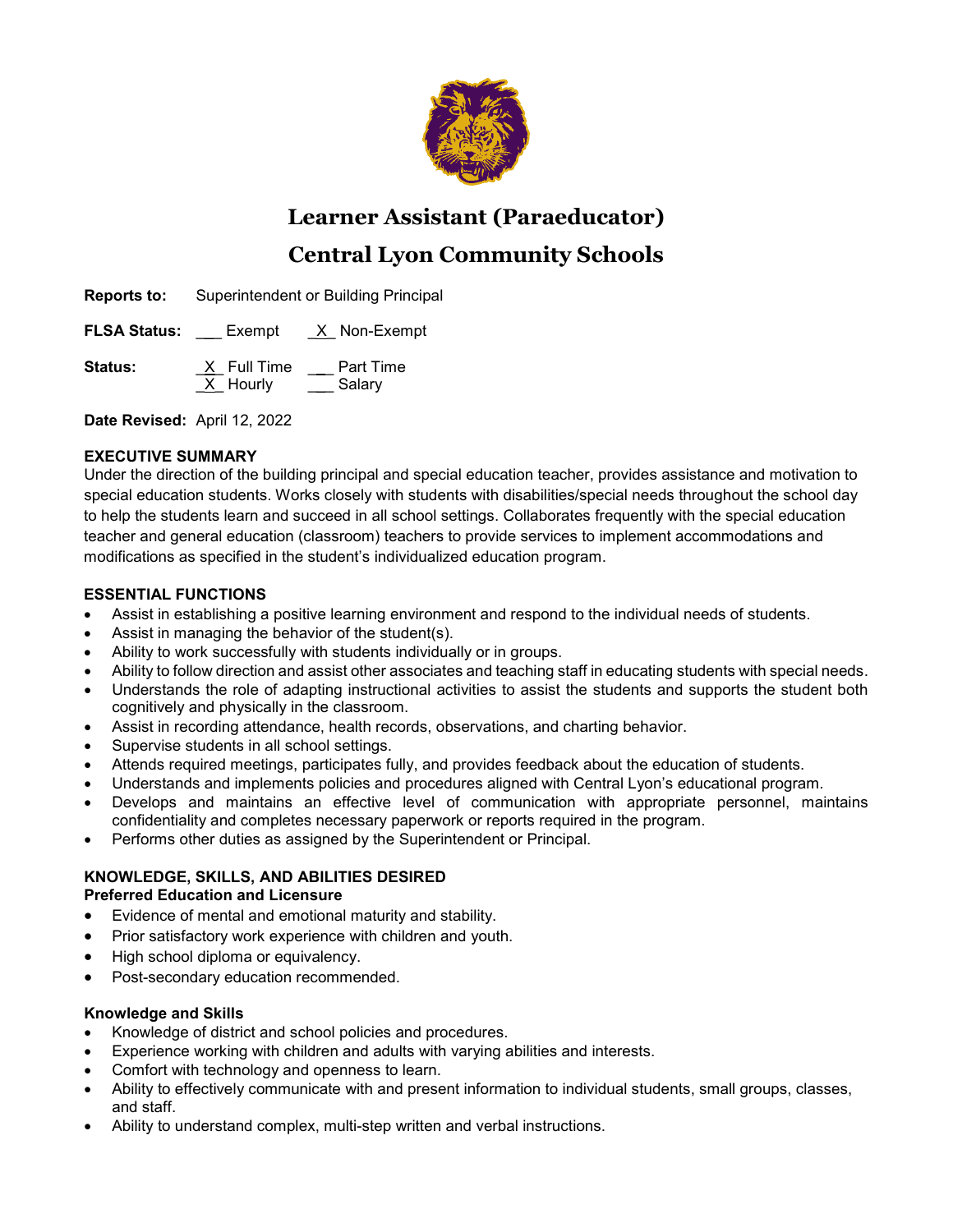- Ability to maintain composure under stressful situations, communicate with diverse groups, and adapt to changing work priorities.
- Skill in managing frequent interruptions.
- Ability to maintain confidentiality.

## **PHYSICAL REQUIREMENTS**

|                            | <b>Amount of Time</b>               |                                      |                                 |
|----------------------------|-------------------------------------|--------------------------------------|---------------------------------|
|                            | <b>Occasionally</b><br>$(1% - 32%)$ | <b>Frequently</b><br>$(33\% - 65\%)$ | <b>Constantly</b><br>(66%-100%) |
| <b>Stationary Position</b> |                                     |                                      | X                               |
| Moving                     |                                     |                                      | X                               |
| Talking                    |                                     |                                      | X                               |
| Hearing                    |                                     |                                      | X                               |
| Handling                   |                                     |                                      | X                               |
| Reaching                   |                                     |                                      | X                               |
| Fingering                  |                                     |                                      | X                               |
| Repetitive Motion          |                                     |                                      | X                               |
| <b>Balance</b>             | X                                   |                                      |                                 |
| Lift 0-10 Pounds           |                                     |                                      | X                               |
| Lift 11-25 Pounds          |                                     |                                      | X                               |
| Lift 26-50 Pounds          | X                                   |                                      |                                 |
| Lift Over 50 Pounds        | X                                   |                                      |                                 |
| Operate Motor Vehicle      | X                                   |                                      |                                 |

#### **WORKING CONDITIONS**

|                     | <b>Amount of Time</b>               |                                    |                                |
|---------------------|-------------------------------------|------------------------------------|--------------------------------|
|                     | <b>Occasionally</b><br>$(1% - 32%)$ | <b>Frequently</b><br>$(33% - 65%)$ | Constantly<br>$(66\% - 100\%)$ |
| <b>School Hours</b> |                                     |                                    |                                |
| Indoors             |                                     |                                    |                                |
| <b>Outdoors</b>     |                                     |                                    |                                |
| Evenings            |                                     |                                    |                                |
| Weekends            |                                     |                                    |                                |

#### **TERMS OF EMPLOYMENT**

- First day of school to the last day of school
- Flexibly: as requested by the building principal, classroom teacher, or special education teacher
- Wage and benefits to be determined by the school board

#### **EVALUATION**

The superintendent or building principal will provide a written evaluation at least annually in accordance with law, board policy, and the preceding job description.

The statements contained herein describe the scope of responsibility and essential functions of this position but should not be considered to be an all-inclusive listing of work requirements. Individuals may perform other duties as assigned. Nothing in this job description restricts the Board's right to assign or reassign duties and responsibilities to this job at any time unless restricted by law or a negotiated contract.

| Signature of Supervisor: | Date  |
|--------------------------|-------|
| Signature of Employee:   | Date. |